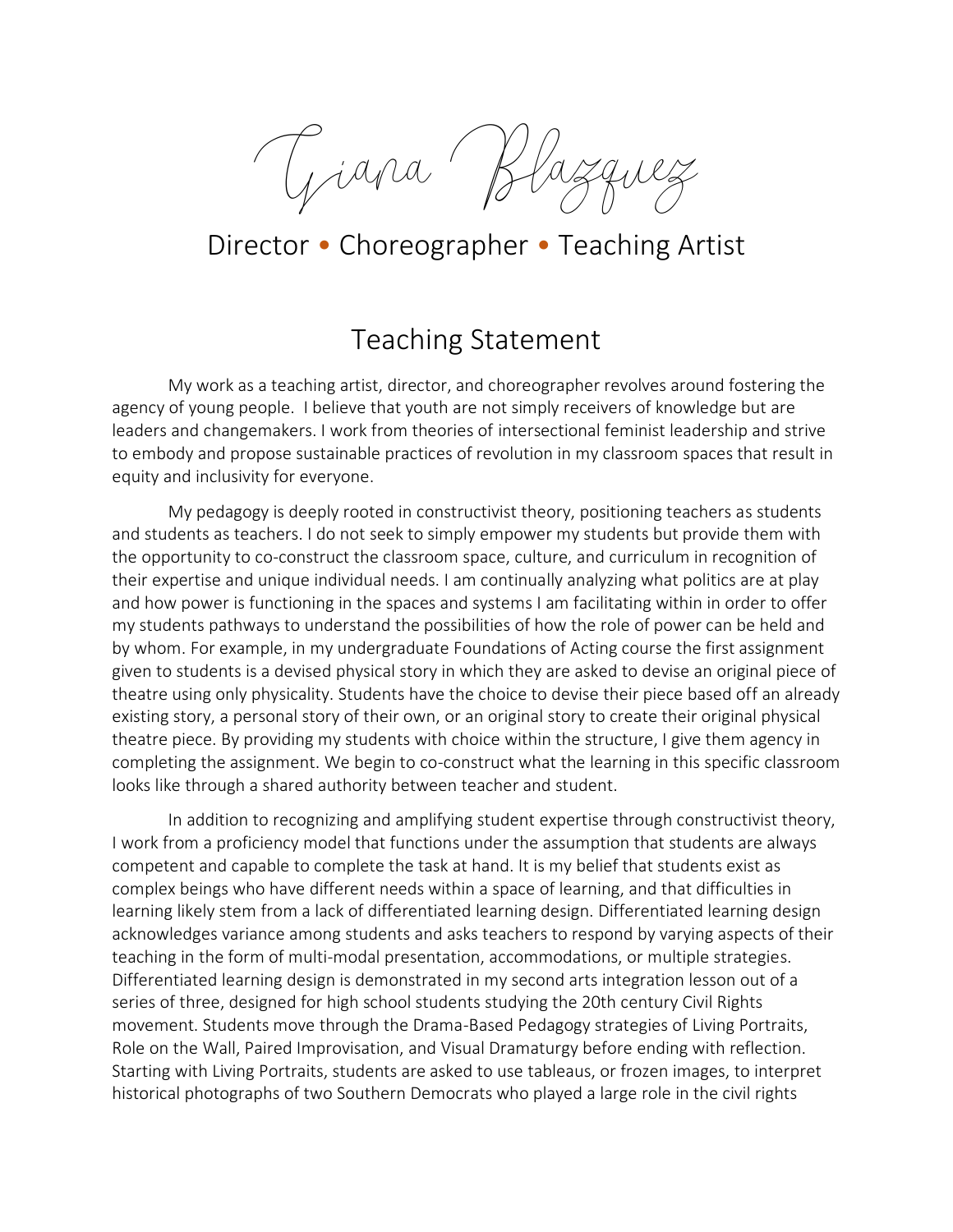movement – George Wallace and Orval Faubus. After creating their tableaus, students share them with their peers to analyze. By embodying historical figures, students are reminded that the relationships and actions of these people are more complex than the singular images they used to create their tableaus. In Role on the Wall, students shift to focus on strategies used by Martin Luther King Jr. and Malcom X in the Civil Rights movement. Using two large pieces of paper with outlines of human figures on them, students are asked to name out words, phrases, or messages that each of these men might have received while doing their work in the Civil Rights movement. Student responses are written on the paper and categorized visually using colored markers. Next, participants are asked how the historical figures might have felt inside, based on the outside messages. The facilitator then writes those feelings on the inside of the figure and asks students to connect specific "outside" messages to the inner feelings. Using the information from Role on the Wall, students move onto Paired Improvisation. In pairs, one student takes on the role of Martin Luther King Jr. and the other student takes on the role of Malcom X. Using the following scenario, students are asked to have an improvised conversation in-role: "The Civil Rights movement has come to a head. White Southern Democrats in positions of power have emerged as unrelenting and violent. Black citizens have been sprayed with water from high pressure fire hoses and have had dogs sent to attack them in moments of peaceful protest. Citizens resisting these forms of oppression are unsure which approach might be the best to respond to these unrelenting and violent acts. Martin Luther King Jr. and Malcom X have come together at Martin Luther King Jr.'s home in Montgomery, Alabama to make their cases for why their approaches might be best to address these recent events." Finally, students complete the Visual Dramaturgy strategy as a full group. After listening to an excerpt from Martin Luther King Jr.'s "I Have a Dream" speech, students are invited to silently draw images of the people, places, events, and/or feelings that they remember most from the speech on a large piece of paper, without using any words. Students then take a silent "gallery walk" around the paper to see all the images created and are asked to pick a classmate's image and add to it, again without using any words. After one more gallery walk, students are invited to fill in the remaining empty space on the page with the frame of connecting the drawings without adding anything directly to images that has already been created. As physical activity levels within each of these strategies increase during the lesson, emotional investment levels within the strategies decrease, allowing students to manage their emotional engagement effectively. By avoiding the rigor of high physical engagement paired with high emotional engagement, students can self-regulate and prioritize their needs and well-being throughout the lesson. Additionally, the order of strategies in this lesson works to engage different modes of learning (visual, textual, oral, embodied, etc.) in its scaffolding. By providing variety within the lesson design I acknowledge each individual and can ensure that all students are able to access the material in the way best suited for their needs.

Reflection also exists as a core part of my teaching practice, both for teacher and student. As a teacher, I exist within a mode of reflexivity, consistently reflecting on my own values, beliefs, privileges, and practices as a teaching artist and human. I am committed to my own self-actualization understanding that without it, I would not have the capacity to best serve my students. For my students, reflection is integrated within every strategy and session and follows the Drama-Based Pedagogy structure of "Describe, Analyze, Relate" (DAR). For example,